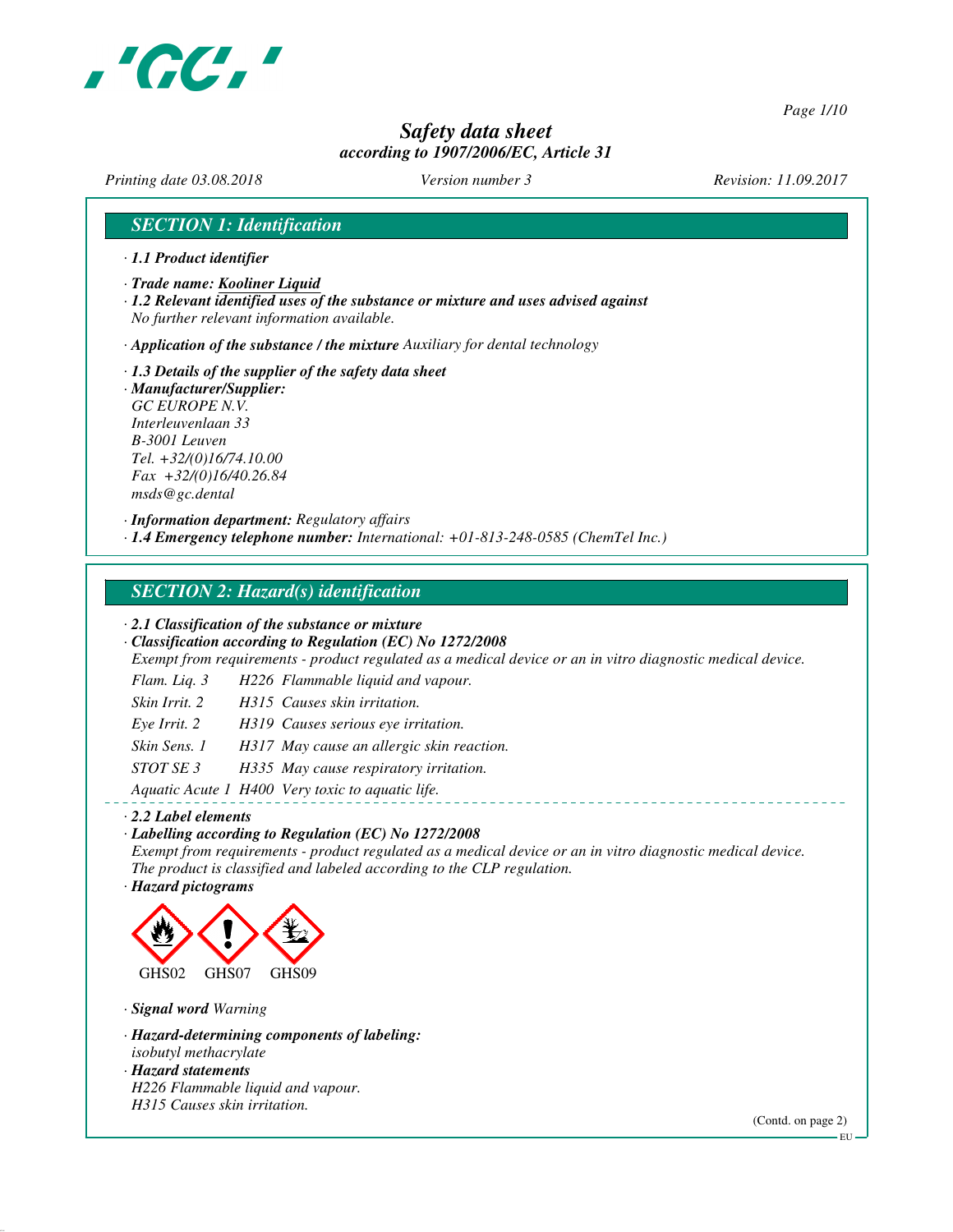*Printing date 03.08.2018 Version number 3 Revision: 11.09.2017*

*Trade name: Kooliner Liquid*

|                                      | (Cond. of page 1)                                                                                                                                  |
|--------------------------------------|----------------------------------------------------------------------------------------------------------------------------------------------------|
| H319 Causes serious eye irritation.  |                                                                                                                                                    |
|                                      | H317 May cause an allergic skin reaction.                                                                                                          |
|                                      | H335 May cause respiratory irritation.                                                                                                             |
| H400 Very toxic to aquatic life.     |                                                                                                                                                    |
| · Precautionary statements           |                                                                                                                                                    |
| <i>P210</i>                          | Keep away from heat, hot surfaces, sparks, open flames and other ignition sources. No<br>smoking.                                                  |
| P <sub>280</sub>                     | Wear protective gloves / eye protection / face protection.                                                                                         |
|                                      | P303+P361+P353 IF ON SKIN (or hair): Take off immediately all contaminated clothing. Rinse skin with water<br>[or shower].                         |
|                                      | P305+P351+P338 IF IN EYES: Rinse cautiously with water for several minutes. Remove contact lenses, if<br>present and easy to do. Continue rinsing. |
| <i>P405</i>                          | Store locked up.                                                                                                                                   |
| <i>P501</i>                          | Dispose of contents/container in accordance with local/regional/national/international<br>regulations.                                             |
| $\cdot$ Additional information:      |                                                                                                                                                    |
|                                      | 2 % of the mixture consists of component(s) of unknown toxicity.                                                                                   |
|                                      | Contains 2 % of components with unknown hazards to the aquatic environment.                                                                        |
| $\cdot$ 2.3 Other hazards            |                                                                                                                                                    |
|                                      | $\cdot$ Results of PBT and vPvB assessment                                                                                                         |
| $\cdot$ <b>PBT</b> : Not applicable. |                                                                                                                                                    |

*· vPvB: Not applicable.*

#### *SECTION 3: Composition/information on ingredients*

*· 3.2 Chemical characterization: Mixtures*

*· Description:*

*Only substances required to be mentioned according to Annex II of regulation 1907/2006 are listed. Information on the other substances that may be present can be obtained upon request.*

| $\cdot$ Dangerous components:                                                            |                                                                                                                            |              |
|------------------------------------------------------------------------------------------|----------------------------------------------------------------------------------------------------------------------------|--------------|
|                                                                                          | $97-86-9$ isobutyl methacrylate                                                                                            | $90 - 100\%$ |
|                                                                                          | Flam. Liq. 3, H226; Aquatic Acute 1, H400; Skin Irrit. 2, H315; Eye Irrit. 2, H319; Skin<br>Sens. 1, H317; STOT SE 3, H335 |              |
|                                                                                          | 99-97-8   N, N-dimethyl-p-toluidine                                                                                        | $1 - 5\%$    |
|                                                                                          | Acute Tox. 3, H301; Acute Tox. 3, H311; Acute Tox. 3, H331; STOT RE 2, H373; Aquatic<br>Chronic 3, H412                    |              |
| A DR. 1 : . Commediant Fourth opposition of the Bated becaud plugges ushou to good on 16 |                                                                                                                            |              |

*· Additional information: For the wording of the listed hazard phrases refer to section 16.*

# *SECTION 4: First-aid measures*

*· 4.1 Description of first aid measures*

*· General information:*

*Immediately remove any clothing soiled by the product.*

*Symptoms of poisoning may even occur after several hours; therefore medical observation for at least 48 hours after the accident.*

*If symptoms persist consult doctor.*

*· After inhalation:*

*Supply fresh air. If required, provide artificial respiration. Keep patient warm. Consult doctor if symptoms persist. Do not use mouth to mouth or mouth to nose resuscitation. Take affected persons into fresh air and keep quiet.*

(Contd. on page 3)

EU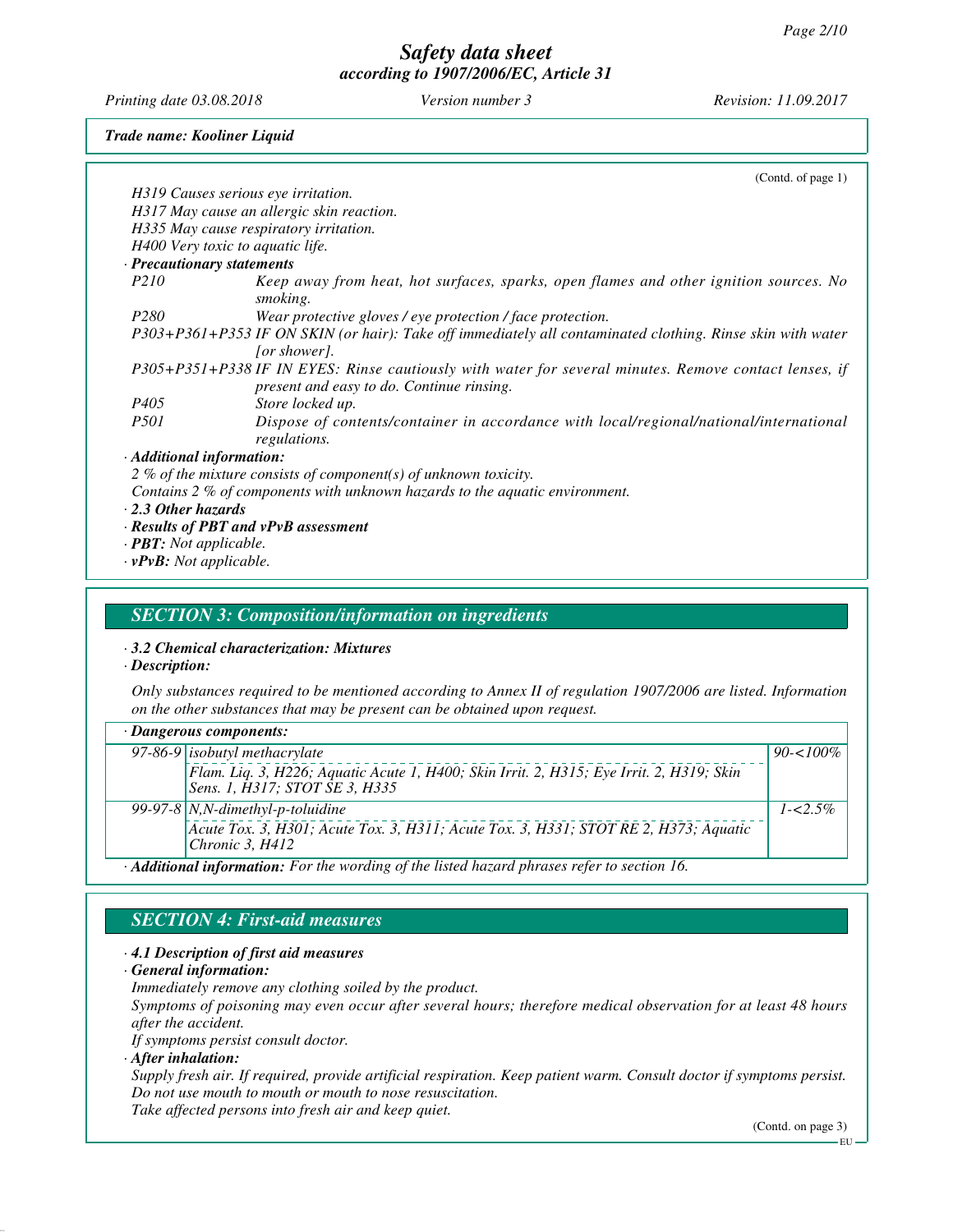*Printing date 03.08.2018 Version number 3 Revision: 11.09.2017*

(Contd. of page 2)

#### *Trade name: Kooliner Liquid*

*· After skin contact:*

*Immediately wash with water and soap and rinse thoroughly. Seek medical treatment.*

*If skin irritation continues, consult a doctor.*

#### *· After eye contact: Protect unharmed eye. Rinse opened eye for several minutes under running water. Then consult a doctor.*

*· After swallowing:*

*Rinse out mouth and then drink plenty of water.*

*If symptoms persist consult doctor.*

*· 4.2 Most important symptoms and effects, both acute and delayed Allergic reactions*

- *· 4.3 Indication of any immediate medical attention and special treatment needed*
- *No further relevant information available.*

### *SECTION 5: Fire-fighting measures*

*· 5.1 Extinguishing media*

- *· Suitable extinguishing agents: CO2, sand, extinguishing powder. Do not use water.*
- *· For safety reasons unsuitable extinguishing agents: Water*
- *· 5.2 Special hazards arising from the substance or mixture*
- *Formation of toxic gases is possible during heating or in case of fire.*
- *· 5.3 Advice for firefighters*
- *· Protective equipment: Mouth respiratory protective device. Wear self-contained respiratory protective device.*
- 
- *· Additional information Dispose of fire debris and contaminated fire fighting water in accordance with official regulations.*

## *SECTION 6: Accidental release measures*

| $\cdot$ 6.1 Personal precautions, protective equipment and emergency procedures |
|---------------------------------------------------------------------------------|
| Remove persons from danger area.                                                |
| Keep away from ignition sources                                                 |
| Avoid contact with the eyes and skin.                                           |
| Wear protective clothing.                                                       |
| $\cdot$ 6.2 Environmental precautions:                                          |
| Do not allow product to reach sewage system or any water course.                |
| Do not allow to penetrate the ground/soil.                                      |
| $\cdot$ 6.3 Methods and material for containment and cleaning up:               |
| <i>Ensure adequate ventilation.</i>                                             |
| Absorb liquid components with liquid-binding material.                          |
| Dispose of the collected material according to regulations.                     |
| $\cdot$ 6.4 Reference to other sections                                         |
| See Section 7 for information on safe handling.                                 |
| See Section 8 for information on personal protection equipment.                 |
| See Section 13 for disposal information.                                        |

(Contd. on page 4)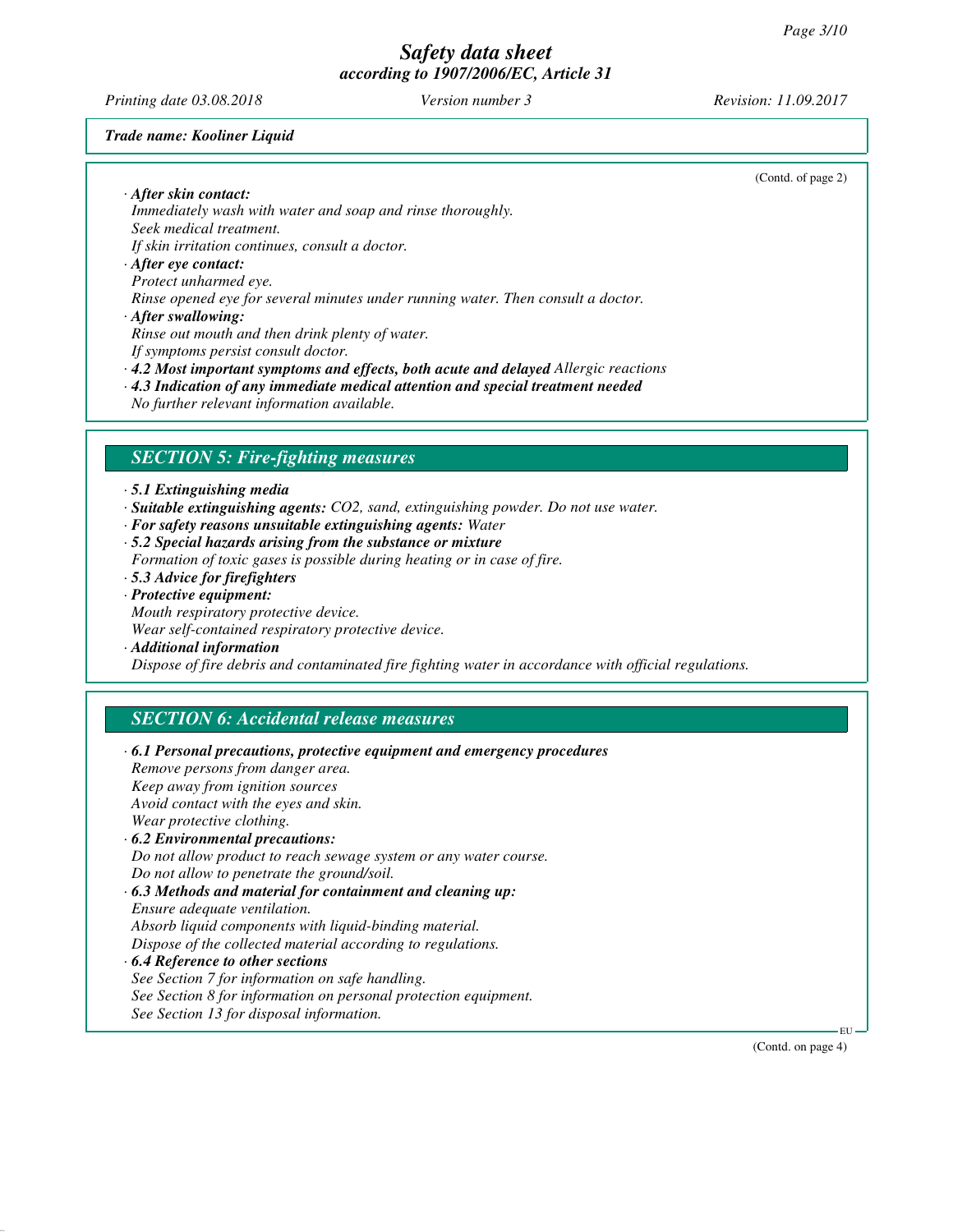*Printing date 03.08.2018 Version number 3 Revision: 11.09.2017*

#### *Trade name: Kooliner Liquid*

(Contd. of page 3)

#### *SECTION 7: Handling and storage*

*· 7.1 Precautions for safe handling Ensure good ventilation/exhaustion at the workplace. Prevent formation of aerosols. Avoid contact with the eyes and skin.*

*· Information about protection against explosions and fires: Keep ignition sources away - Do not smoke. Protect against electrostatic charges. Do not spray on a naked flame or any incandescent material.*

- *· 7.2 Conditions for safe storage, including any incompatibilities*
- *· Storage:*
- *· Requirements to be met by storerooms and receptacles: Store only in unopened original receptacles.*
- *· Information about storage in one common storage facility: Store away from foodstuffs.*
- *· Further information about storage conditions: Keep receptacle tightly sealed. Protect from heat and direct sunlight. Store in a cool place.*
- *· 7.3 Specific end use(s) No further relevant information available.*

### *SECTION 8: Exposure controls/personal protection*

*· Additional information about design of technical systems: No further data; see item 7.*

- *· 8.1 Control parameters*
- *· Components with limit values that require monitoring at the workplace: The product does not contain any relevant quantities of materials with critical values that have to be monitored at the workplace.*

#### *· PNECs*

# *99-97-8 N,N-dimethyl-p-toluidine*

*PNEC Aqua 152.59* μ*g/L (freshwater)*

*· Additional information: The lists that were valid during the creation were used as basis.*

- *· 8.2 Exposure controls*
- *· Personal protective equipment:*
- *· General protective and hygienic measures:*

*The usual precautionary measures for handling chemicals should be followed. Avoid contact with the eyes and skin. Wash hands before breaks and at the end of work. Keep away from foodstuffs, beverages and feed.*

*Immediately remove all soiled and contaminated clothing.*

- *· Breathing equipment: Suitable respiratory protective device recommended.*
- *· Protection of hands:*



*Protective gloves*

#### *· Material of gloves*

*The selection of the suitable gloves does not only depend on the material, but also on further marks of quality and varies from manufacturer to manufacturer. As the product is a preparation of several substances, the resistance of the glove material can not be calculated in advance and has therefore to be checked prior to the application.*

(Contd. on page 5)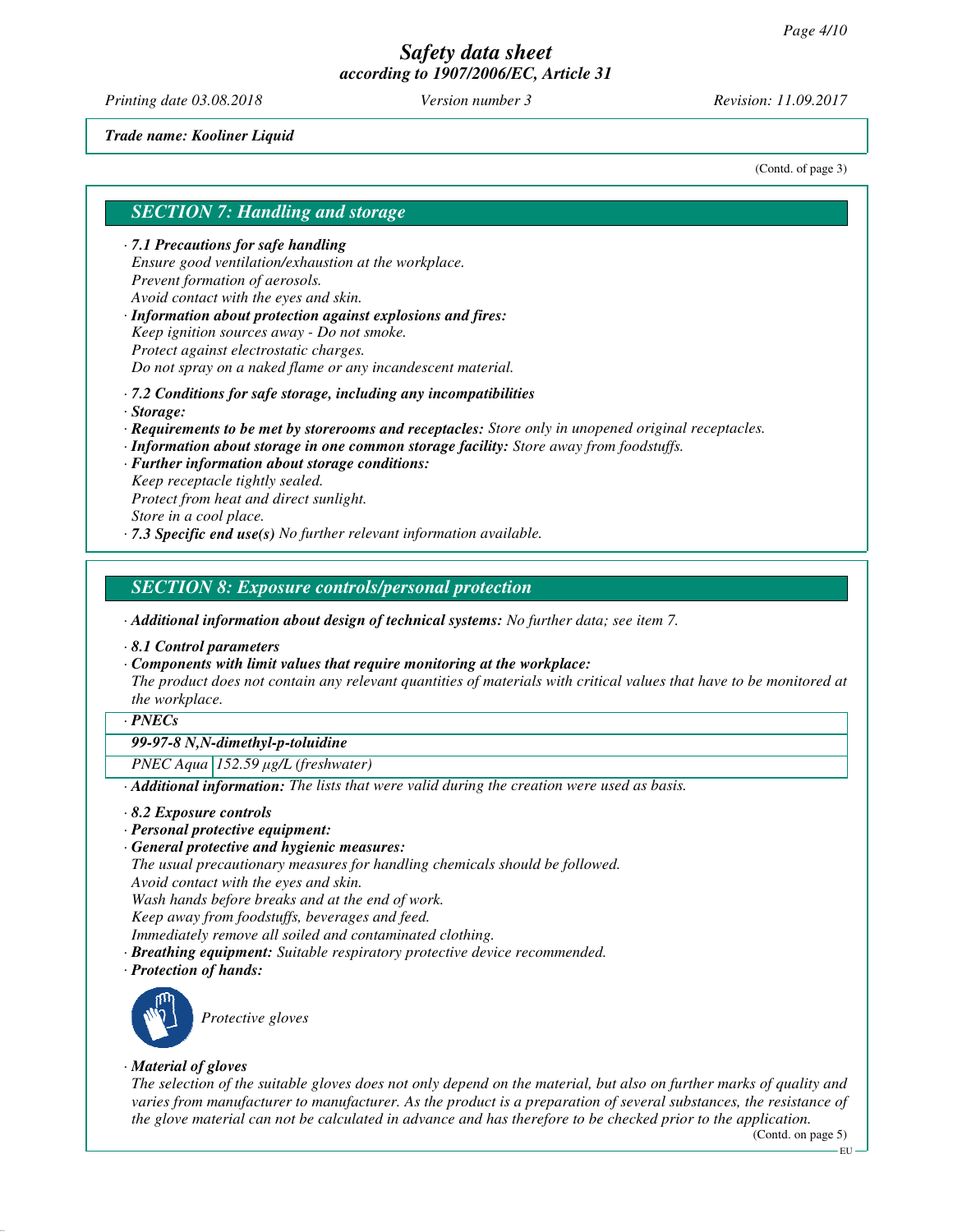*Printing date 03.08.2018 Version number 3 Revision: 11.09.2017*

(Contd. of page 4)

### *Trade name: Kooliner Liquid*

*· Penetration time of glove material*

*The exact break through time has to be found out by the manufacturer of the protective gloves and has to be observed.*

*· Eye protection:*



*Tightly sealed goggles*

| <b>SECTION 9: Physical and chemical properties</b>          |                                               |
|-------------------------------------------------------------|-----------------------------------------------|
| · 9.1 Information on basic physical and chemical properties |                                               |
| <b>General Information</b>                                  |                                               |
| $\cdot$ Appearance:                                         |                                               |
| Form:                                                       | Liquid                                        |
| Color:                                                      | Light yellow                                  |
| $\cdot$ Odor:                                               | Characteristic                                |
| $\cdot$ Odor threshold:                                     | Not determined.                               |
| $\cdot$ pH-value:                                           | Not determined.                               |
| $\cdot$ Change in condition                                 |                                               |
| <b>Melting point/Melting range:</b>                         | Undetermined.                                 |
| <b>Boiling point/Boiling range:</b>                         | 151 °C                                        |
| · Flash point:                                              | 42 °C                                         |
| · Flammability (solid, gaseous):                            | Not applicable.                               |
| · Ignition temperature:                                     | Undetermined.                                 |
| · Decomposition temperature:                                | Not determined.                               |
| · Auto igniting:                                            | Product is not selfigniting.                  |
| · Danger of explosion:                                      | Product does not present an explosion hazard. |
| · Explosion limits:                                         |                                               |
| Lower:                                                      | Not determined.                               |
| <b>Upper:</b>                                               | Not determined.                               |
| · Vapor pressure:                                           | Not determined.                               |
| $\cdot$ Density at 20 °C:                                   | $0.9$ g/cm <sup>3</sup>                       |
| · Relative density                                          | Not determined.                               |
| · Vapor density                                             | Not determined.                               |
| $\cdot$ Evaporation rate                                    | Not determined.                               |
| · Solubility in / Miscibility with                          |                                               |
| Water:                                                      | Insoluble.                                    |
| · Partition coefficient (n-octanol/water): Not determined.  |                                               |
| · Viscosity:                                                |                                               |
| Dynamic at $20^{\circ}$ C:                                  | $1$ mPas                                      |
| Kinematic:                                                  | Not determined.                               |
|                                                             | (Contd. on page 6)                            |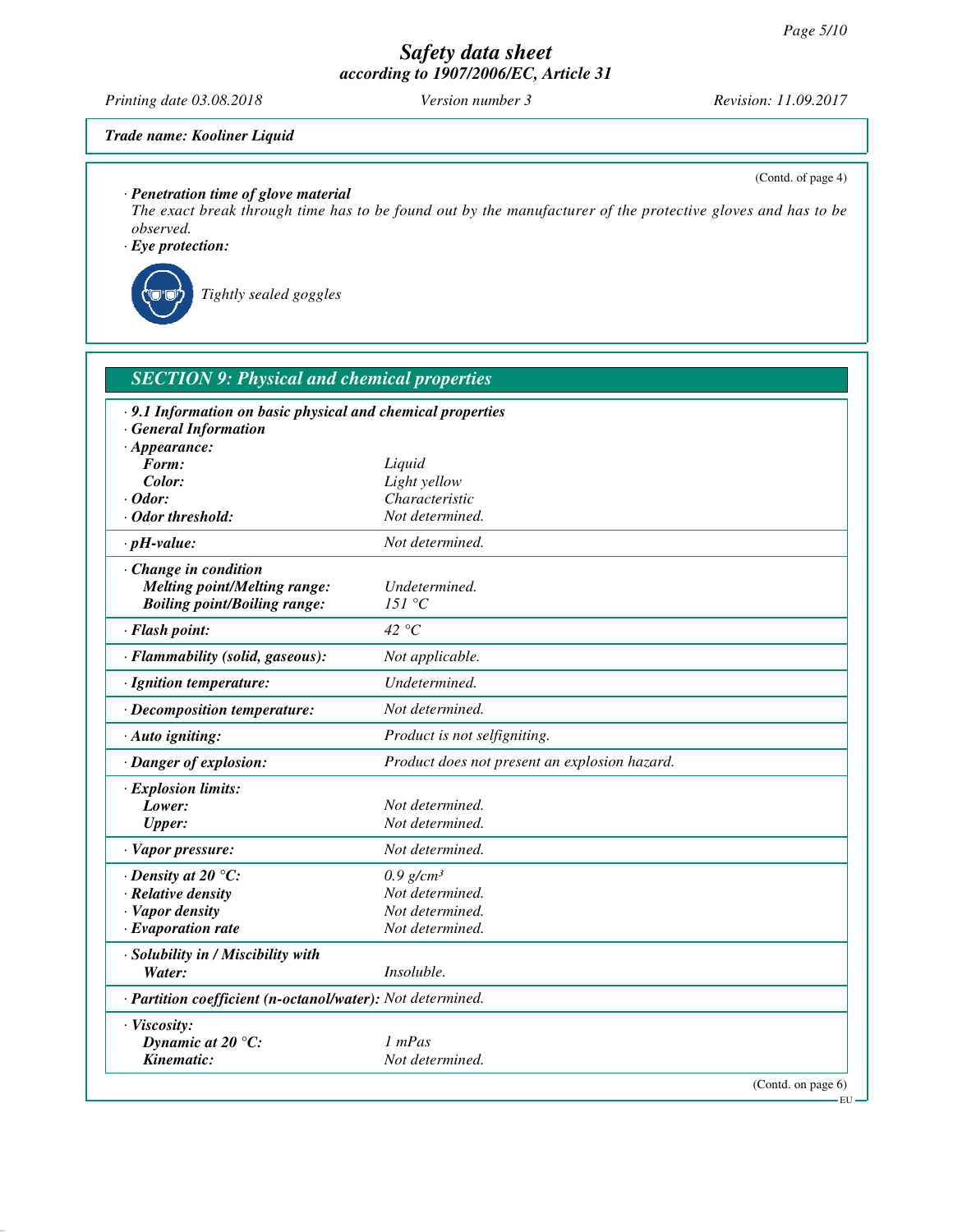*Printing date 03.08.2018 Version number 3 Revision: 11.09.2017*

*Trade name: Kooliner Liquid*

(Contd. of page 5)

*· Solvent content: VOC (EC) 0.0 g/l*

*· 9.2 Other information No further relevant information available.*

# *SECTION 10: Stability and reactivity*

*· 10.1 Reactivity No further relevant information available.*

*· 10.2 Chemical stability*

*· Thermal decomposition / conditions to be avoided: No decomposition if used according to specifications.*

*· 10.3 Possibility of hazardous reactions No dangerous reactions known.*

*· 10.4 Conditions to avoid No further relevant information available.*

*· 10.5 Incompatible materials: No further relevant information available.*

*· 10.6 Hazardous decomposition products: No dangerous decomposition products known.*

# *SECTION 11: Toxicological information*

*· 11.1 Information on toxicological effects*

*· Acute toxicity: Based on available data, the classification criteria are not met.*

#### *· LD/LC50 values that are relevant for classification:*

| 99-97-8 N,N-dimethyl-p-toluidine |      |                                          |  |
|----------------------------------|------|------------------------------------------|--|
| Oral                             | LD50 | $1650$ mg/kg (rat $(f+m)$ )              |  |
| Dermal                           | LD50 | $  > 2000$ mg/kg (rabbit)                |  |
|                                  |      | Inhalative LC50/4 h 1.4 mg/l (rat (f+m)) |  |

*· Primary irritant effect:*

*· on the skin:*

*Causes skin irritation.*

*· on the eye:*

*Causes serious eye irritation.*

*· Sensitization:*

*May cause an allergic skin reaction.*

*· Additional toxicological information:*

*· OSHA-Ca (Occupational Safety & Health Administration)*

*None of the ingredients is listed.*

*· Repeated dose toxicity No further relevant information available.*

*· CMR effects (carcinogenity, mutagenicity and toxicity for reproduction) No further relevant information available.*

*· Germ cell mutagenicity Based on available data, the classification criteria are not met.*

*· Carcinogenicity Based on available data, the classification criteria are not met.*

*· Reproductive toxicity Based on available data, the classification criteria are not met.*

*· STOT-single exposure*

*May cause respiratory irritation.*

*· STOT-repeated exposure Based on available data, the classification criteria are not met.*

*· Aspiration hazard Based on available data, the classification criteria are not met.*

(Contd. on page 7)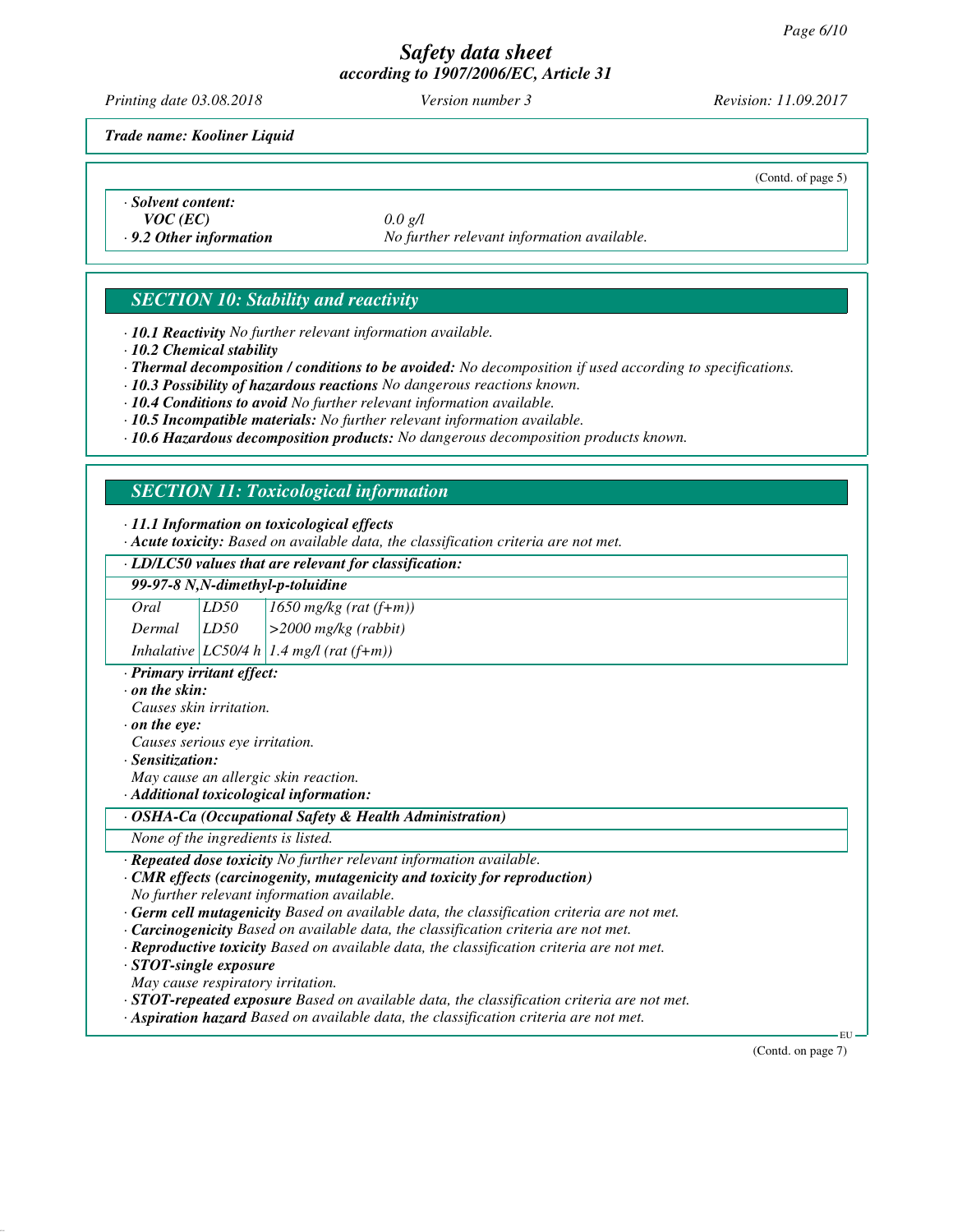*Printing date 03.08.2018 Version number 3 Revision: 11.09.2017*

*Trade name: Kooliner Liquid*

(Contd. of page 6)

#### *SECTION 12: Ecological information*

- *· 12.1 Toxicity*
- *· Aquatic toxicity:*

*99-97-8 N,N-dimethyl-p-toluidine*

- *LC50/96h 46 mg/L (fish)*
- *· 12.2 Persistence and degradability No further relevant information available.*
- *· 12.3 Bioaccumulative potential No further relevant information available.*
- *· 12.4 Mobility in soil No further relevant information available.*
- *· Ecotoxical effects:*
- *· Remark: Very toxic for fish*
- *· Additional ecological information:*
- *· General notes:*
- *Also poisonous for fish and plankton in water bodies.*
- *Very toxic for aquatic organisms*

*Water hazard class 1 (Self-assessment): slightly hazardous for water*

- *Do not allow undiluted product or large quantities of it to reach ground water, water course or sewage system.*
- *· 12.5 Results of PBT and vPvB assessment*
- *· PBT: Not applicable.*
- *· vPvB: Not applicable.*
- *· 12.6 Other adverse effects No further relevant information available.*

### *SECTION 13: Disposal considerations*

*· 13.1 Waste treatment methods*

*· Recommendation:*

*Must not be disposed of together with household garbage. Do not allow product to reach sewage system.*

*· European waste catalogue*

| 18 00 00   WASTES FROM HUMAN OR ANIMAL HEALTH CARE AND/OR RELATED RESEARCH (except         |  |
|--------------------------------------------------------------------------------------------|--|
| $\vert$ kitchen and restaurant wastes not arising from immediate health care)              |  |
| 18 01 00   wastes from natal care, diagnosis, treatment or prevention of disease in humans |  |
| 18 01 06* $\vert$ chemicals consisting of or containing hazardous substances               |  |

*· Uncleaned packagings:*

*· Recommendation: Disposal must be made according to official regulations.*

| $\cdot$ 14.1 UN-Number<br>· ADR, IMDG, IATA | <i>UN2283</i>                             |
|---------------------------------------------|-------------------------------------------|
| $\cdot$ 14.2 UN proper shipping name        |                                           |
| $\cdot$ DOT                                 | Isobutyl methacrylate, stabilized         |
| $-ADR$                                      | 2283 ISOBUTYL METHACRYLATE, STABILIZED,   |
|                                             | ENVIRONMENTALLY HAZARDOUS                 |
| $\cdot$ IMDG                                | ISOBUTYL METHACRYLATE, STABILIZED, MARINE |
|                                             | <i>POLLUTANT</i>                          |
| $\cdot$ JATA                                | ISOBUTYL METHACRYLATE, STABILIZED         |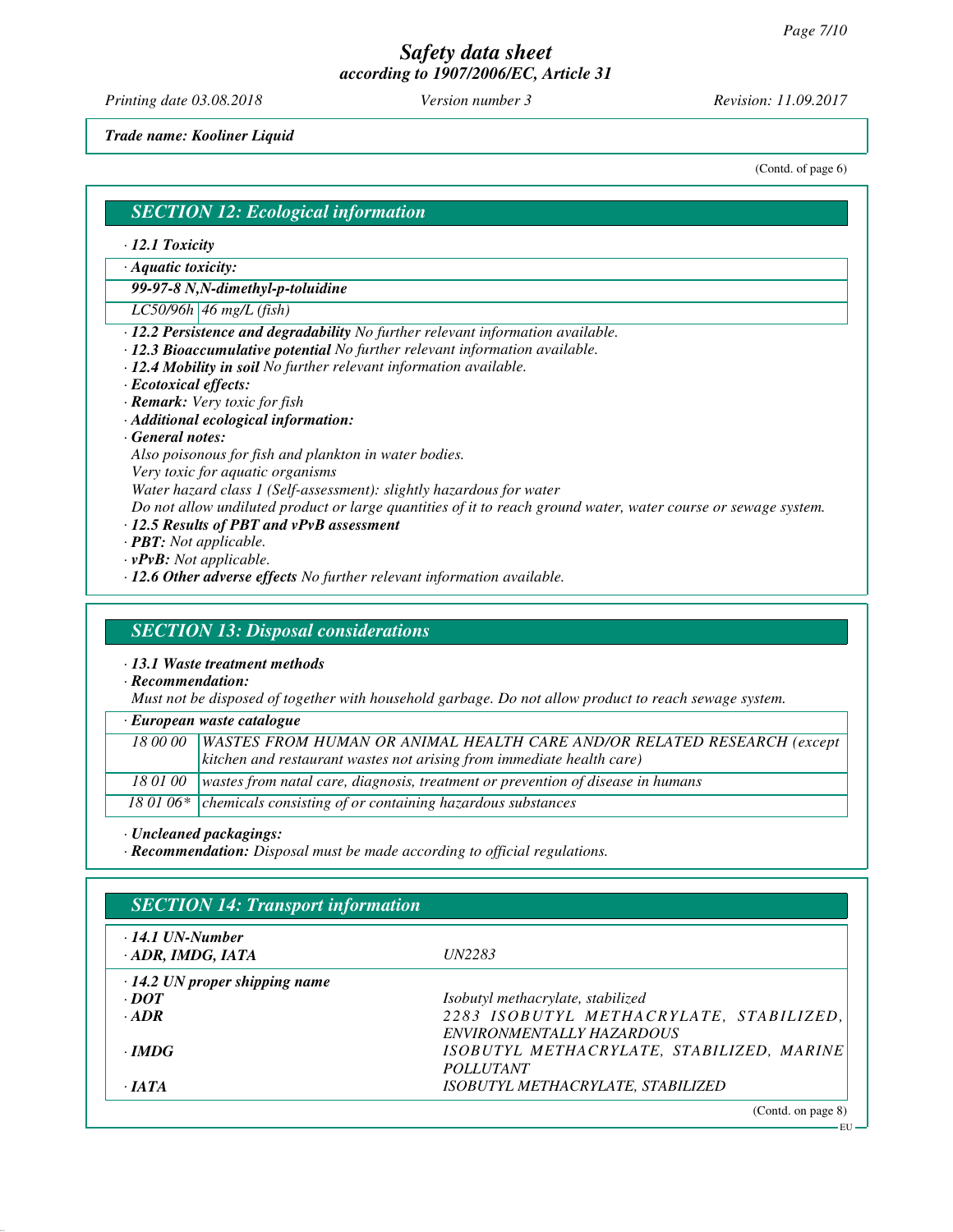| Printing date 03.08.2018                                                                 | Version number 3                                                                                     | Revision: 11.09.2017 |
|------------------------------------------------------------------------------------------|------------------------------------------------------------------------------------------------------|----------------------|
| Trade name: Kooliner Liquid                                                              |                                                                                                      |                      |
|                                                                                          |                                                                                                      | (Contd. of page 7)   |
| · 14.3 Transport hazard class(es)                                                        |                                                                                                      |                      |
| $\cdot$ <i>ADR</i>                                                                       |                                                                                                      |                      |
|                                                                                          |                                                                                                      |                      |
|                                                                                          |                                                                                                      |                      |
|                                                                                          |                                                                                                      |                      |
| · Class                                                                                  | $3(F1)$ Flammable liquids                                                                            |                      |
| $\cdot$ Label                                                                            | $\mathfrak{Z}$                                                                                       |                      |
| $\cdot$ IMDG                                                                             |                                                                                                      |                      |
|                                                                                          |                                                                                                      |                      |
|                                                                                          |                                                                                                      |                      |
|                                                                                          |                                                                                                      |                      |
| · Class<br>$-Label$                                                                      | 3 Flammable liquids<br>$\mathfrak{Z}$                                                                |                      |
| ·IATA                                                                                    |                                                                                                      |                      |
|                                                                                          |                                                                                                      |                      |
|                                                                                          |                                                                                                      |                      |
|                                                                                          |                                                                                                      |                      |
| · Class                                                                                  | 3 Flammable liquids                                                                                  |                      |
| $\cdot$ Label                                                                            | 3                                                                                                    |                      |
| · 14.4 Packing group                                                                     |                                                                                                      |                      |
| · ADR, IMDG, IATA                                                                        | III                                                                                                  |                      |
| · 14.5 Environmental hazards:                                                            |                                                                                                      |                      |
| · Marine pollutant:                                                                      | Yes<br>Symbol (fish and tree)                                                                        |                      |
| · Special marking (ADR):                                                                 | Symbol (fish and tree)                                                                               |                      |
| · 14.6 Special precautions for user                                                      | Warning: Flammable liquids                                                                           |                      |
| · Danger code (Kemler):<br>· EMS Number:                                                 | 39<br>$F-E, S-D$                                                                                     |                      |
|                                                                                          |                                                                                                      |                      |
| · 14.7 Transport in bulk according to Annex II of<br><b>MARPOL73/78 and the IBC Code</b> | Not applicable.                                                                                      |                      |
| · Transport/Additional information:                                                      |                                                                                                      |                      |
| $\cdot$ ADR                                                                              |                                                                                                      |                      |
| $\cdot$ Limited quantities (LQ)                                                          | 5L                                                                                                   |                      |
| $\cdot$ Excepted quantities (EQ)                                                         | Code: E1                                                                                             |                      |
|                                                                                          | Maximum net quantity per inner packaging: 30 ml<br>Maximum net quantity per outer packaging: 1000 ml |                      |
| · Transport category                                                                     | 3                                                                                                    |                      |
| · Tunnel restriction code                                                                | $D\!/\!E$                                                                                            |                      |
| $\cdot$ IMDG                                                                             |                                                                                                      |                      |
| $\cdot$ Limited quantities (LQ)                                                          | 5L                                                                                                   |                      |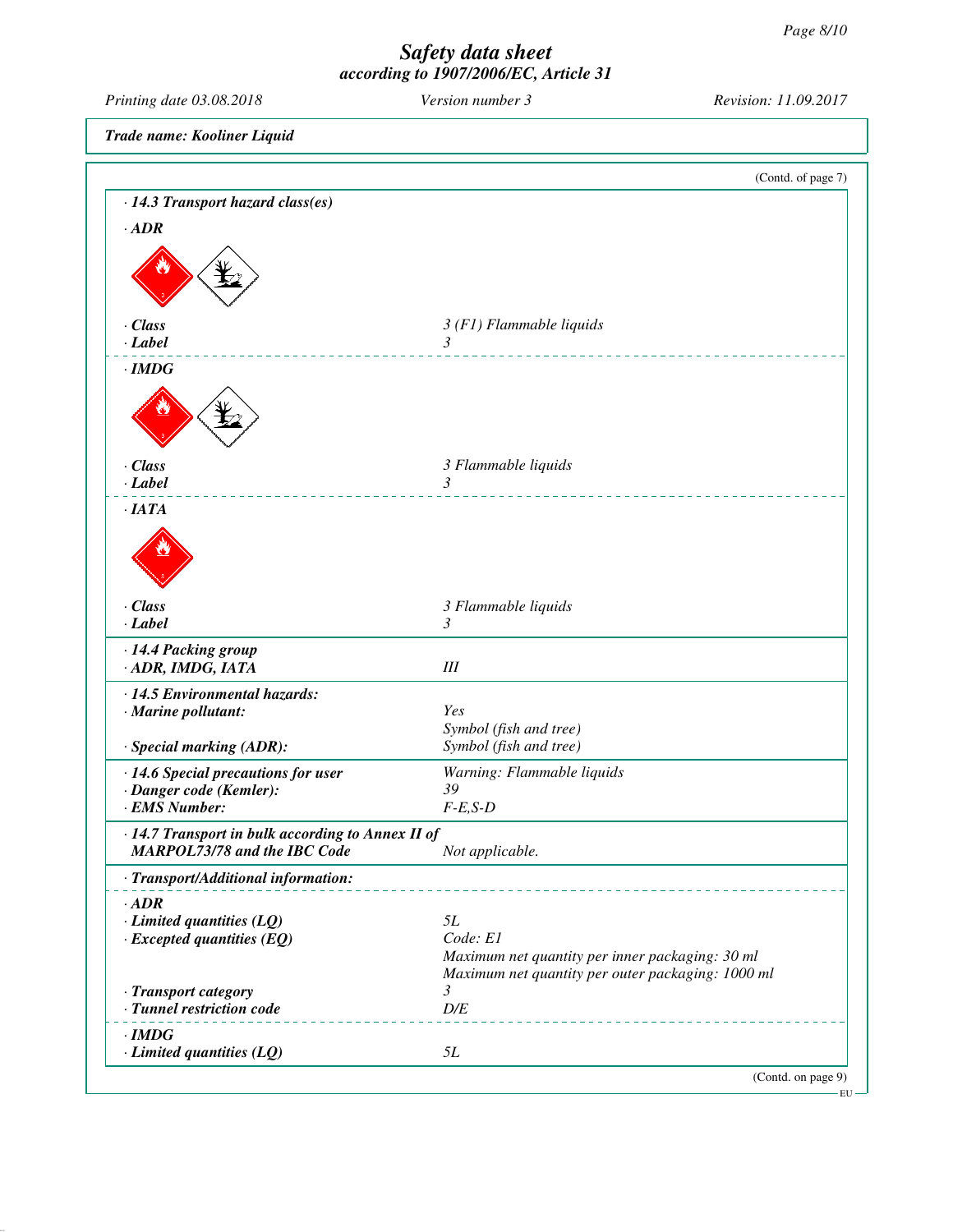*Printing date 03.08.2018 Version number 3 Revision: 11.09.2017*

*Trade name: Kooliner Liquid*

|                                  | (Cond. of page 8)                                                                                                |
|----------------------------------|------------------------------------------------------------------------------------------------------------------|
| $\cdot$ Excepted quantities (EQ) | Code: El<br>Maximum net quantity per inner packaging: 30 ml<br>Maximum net quantity per outer packaging: 1000 ml |
| · UN "Model Regulation":         | UN 2283 ISOBUTYL METHACRYLATE, STABILIZED, 3, III,<br>ENVIRONMENTALLY HAZARDOUS                                  |

# *SECTION 15: Regulatory information*

*· 15.1 Safety, health and environmental regulations/legislation specific for the substance or mixture · Sara*

*· Section 355 (extremely hazardous substances):*

*None of the ingredient is listed.*

*· Section 313 (Specific toxic chemical listings):*

*None of the ingredients is listed.*

### *· Proposition 65*

*· Chemicals known to cause cancer:*

*99-97-8 N,N-dimethyl-p-toluidine*

*· Chemicals known to cause reproductive toxicity for females:*

*None of the ingredients is listed.*

*· Chemicals known to cause reproductive toxicity for males:*

*None of the ingredients is listed.*

*· Chemicals known to cause developmental toxicity:*

*None of the ingredients is listed.*

#### *· Carcinogenic categories*

*· EPA (Environmental Protection Agency)*

*None of the ingredients is listed.*

*· TLV (Threshold Limit Value established by ACGIH)*

*None of the ingredients is listed.*

*· MAK (German Maximum Workplace Concentration)*

*None of the ingredients is listed.*

*· NIOSH-Ca (National Institute for Occupational Safety and Health)*

*None of the ingredients is listed.*

*· Directive 2012/18/EU*

*· Named dangerous substances - ANNEX I None of the ingredients is listed.*

*· Seveso category*

*E1 Hazardous to the Aquatic Environment*

*P5c FLAMMABLE LIQUIDS*

*· Qualifying quantity (tonnes) for the application of lower-tier requirements 100 t*

*· Qualifying quantity (tonnes) for the application of upper-tier requirements 200 t*

*· REGULATION (EC) No 1907/2006 ANNEX XVII Conditions of restriction: 3*

*· 15.2 Chemical safety assessment: A Chemical Safety Assessment has not been carried out.*

(Contd. on page 10)